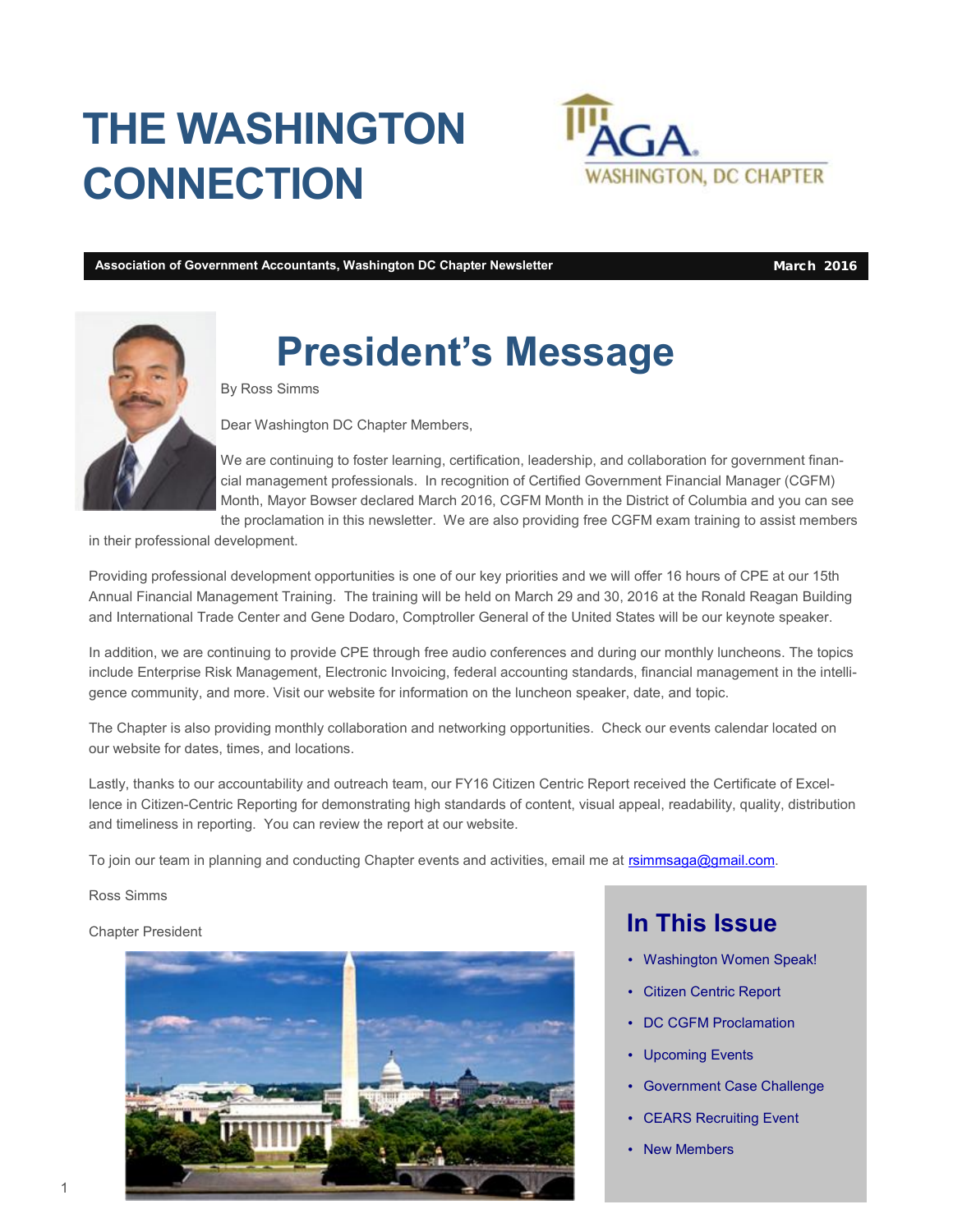

#### **Washington Women Speak!**

On March 10th, the DC and Northern Virginia Chapters, as well as Grant Thornton LLP sponsored the Women's History Month Event entitled "Celebrating Women In Military" at the Women's War Memorial Theater at Arlington National Cemetery.

Over 240 men and women attended this inspiring event to pay tribute to and celebrate women leaders in the military.

A special thanks to the AGA members, sponsors, the public and our distinguished speakers for making this event such a success!



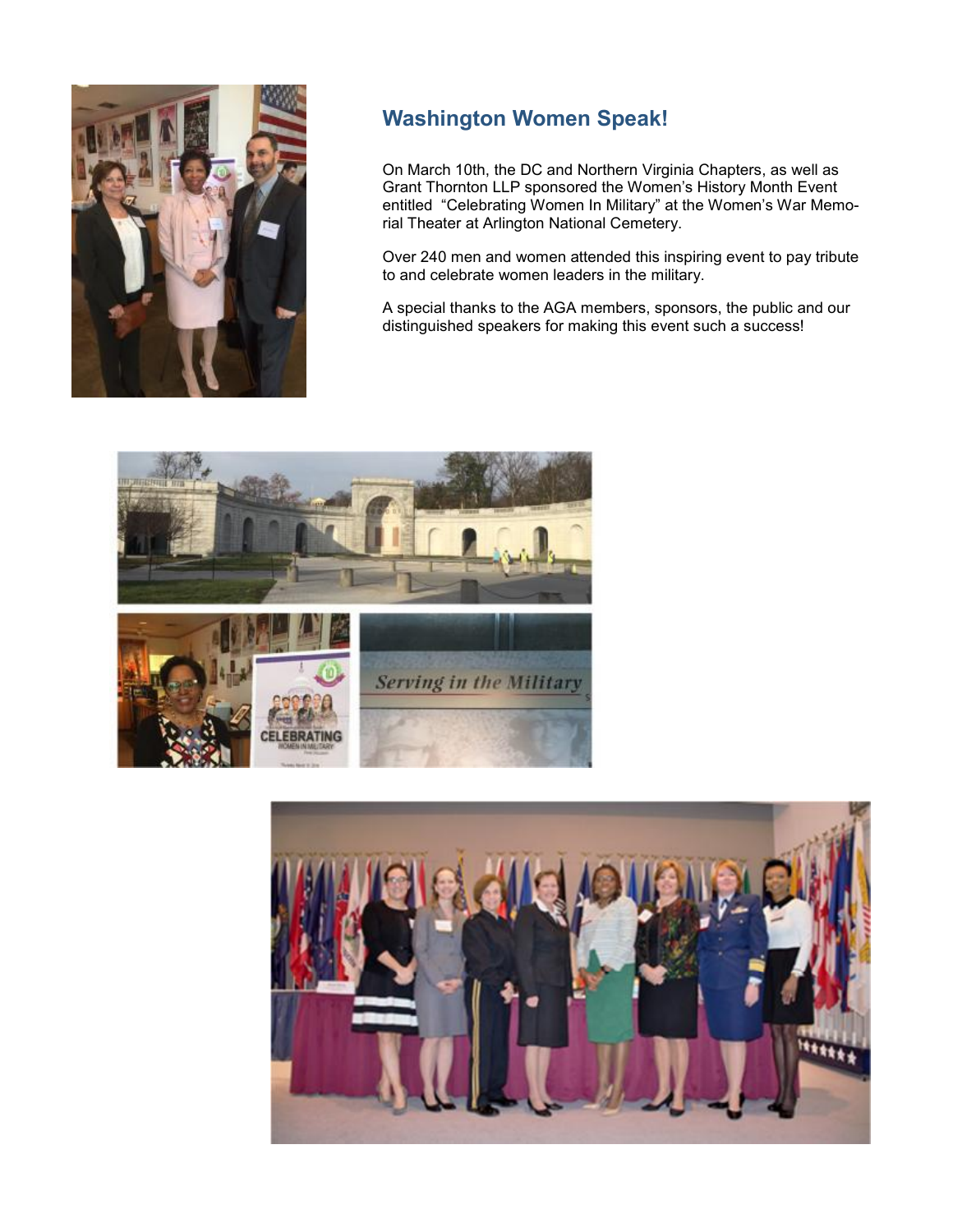#### **Upcoming Events**

**15th Annual AGA Federal Financial Mgmt Training** at the Ronald Reagan Building and International Trade Center

#### **April Luncheon**

Ms. Sheila Conley "Medicaid vs. Medicare" Wednesday, April 20 11:30-1:00 at Clyde's of Gallery Place 707 7th Street NW

#### **May Luncheon**

Mr. Jay Hoffman Wednesday, May 18 11:00-1:30 – The Hamilton 600 14th Street NW



#### **Certificate of Excellence in Accounting and Reporting Recruiting Event**

In November 2015, the Washington DC Chapter brought together membership of both the DC and Northern Virginia Chapters, as well as participants from many Federal agencies, the Government Accounting Office (GAO), public accounting firms, and non-for profit organizations, with the intention of growing the CEAR program and participation level of reviewers, through an information session and recruiting event. AGA's CEAR Program has been helping federal agencies produce high-quality Performance and Accountability Reports (PAR) and Agency Financial Reports (AFR) since 1997, established in conjunction with the Chief Financial Officers Council and OMB to improve financial and program accountability by streamlining reporting and improving the effectiveness of such reports. This event featured discussions from AGA National program leadership such as the Technical Director of the CEAR program, Chris Collins, and Bob Dacey, Chief Accountant for the GAO and the Chair of the CEAR Board. Moreover, the program included an informative presentation from Ronald Crupi, retired Chief Financial Officer of the National Labor Relations Board (NLRB) where we detailed the benefits of the Agency's participation as a first time submitter of their AFR for consideration. This led to a robust question and answer session highlighting to all in attendance how the evaluation of their AFR by the CEAR award criteria has enabled the NLRB to dramatically enhance their understanding and capabilities to achieve greater accountability and transparency. The success of the event was demonstrated by over 30 new applications for CEAR reviewers. Special thanks AGA Accountability and Outreach Directors who served as speakers James Gallagher and Wendy Morton-Huddleston and Margaret Sullivan, Early Career Co-Director for the photo.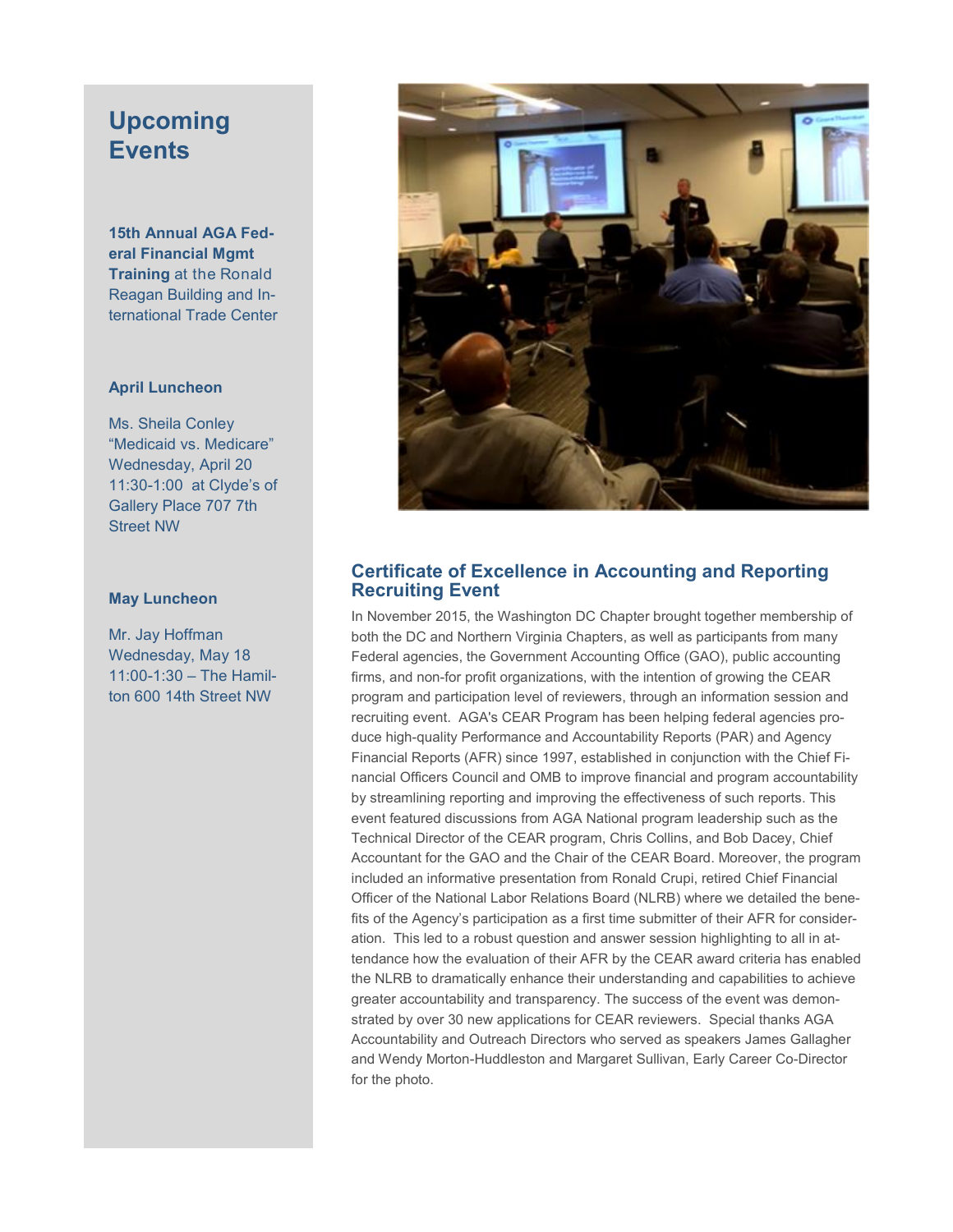#### **Government Case Challenge**

AGA invited undergraduate students to compete in the virtual Government Finance Case Challenge\*. Student teams collaboratively analyzed data for a specified U.S. state, city or county government and develop a Citizen-Centric Report (CCR).

Submissions were provided by students in October and finalists were announced in November. Colleges who participated included: Auburn University; California State University in San Bernardino; North Carolina State University; University of Nebraska and the University of North Carolina in Pembroke.

The three finalists were Auburn and North Carolina State and North Carolina with North Carolina State winning the competition.

Thanks to all our schools, participants and judges for making it a great event!

#### **Award Winning Citizen Centric Report (CCR)**

Our chapter has produced a Citizen Centric Report for the 4th consecutive year. This reporting effort is intended to enhance transparency between governments and their citizenry. AGA's stated belief is



"that government financial information should be provided to citizens in forms that are clear and understandable, updated regularly and often, delivered to all, easy to locate, honest in breadth and technically accurate in detail. In fact, as the owners of government, citizens have a right to this information." The Washington DC Chapter of the AGA has sought to provide this level of transparency and accountability annually to our membership, and this year received the Certificate of Excellence in Citizen-Centric Reporting for demonstrating high standards of content, visual appeal, readability, quality, distribution and timeliness in reporting. We encourage all members to view the report on the AGA DC Chapter website, FY 2016 Member Centric Report, and to share this report with your Agencies and public citizens.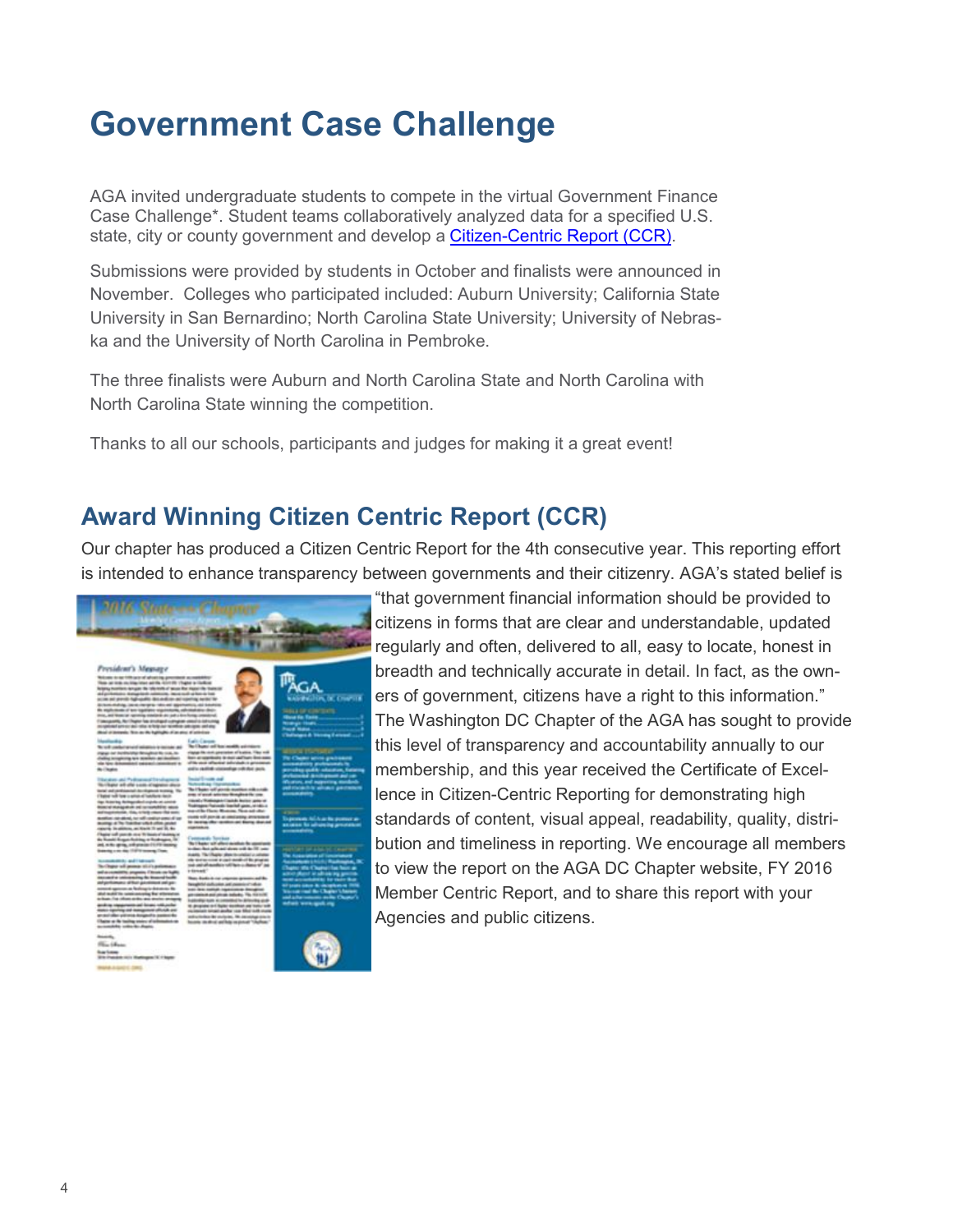#### **March is CGFM Proclamation Month in the District!**

On March 16, 2016, Mayor Muriel Bowser proclaimed that March is CGFM month in Washington, DC. Thanks to the DC Chapter leadership for reaching out to the Mayor's office and promoting AGA and our certification.





auke

5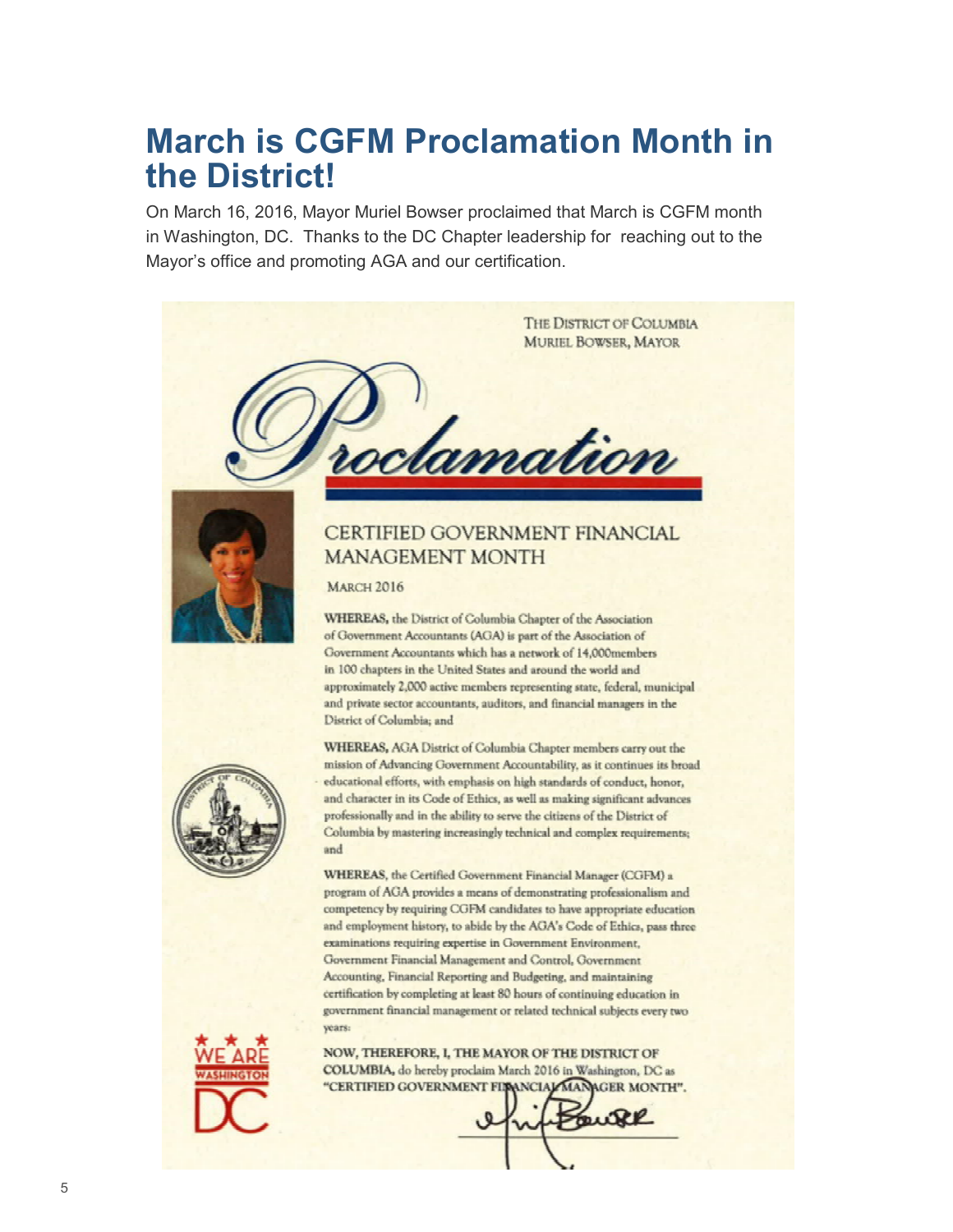#### **Upcoming Speakers**

#### **April Speaker**

#### **Ms. Sheila Conley, Health and Human Services, Deputy CFO**

Ms. Conley joined HHS in 2006 and is responsible for: leading the Department's annual financial statement preparation and audit process; implementing a rigorous internal control program; overseeing HHS's financial management systems; as well as reducing improper payments. Prior to HHS, Ms. Conley worked at the State Department, OMB and KPMG where she provided audit and financial management consulting services. Ms. Conley is a CPA and CGFM and obtained her degree from James Madison University where she graduated summa cum laude.

#### **May Speaker**

**Mr. Jay Hoffman, Consumer Product Safety Commission, CFO**

#### **Contact Us**

Please contact us if you have any questions or would like additional information on the DC Chapter of Association of Government Accountants.

If you have any information that you would like to see in next month's newsletter, please contact Michael Loos at:

[Michael.Loos@us.gt.com](mailto:Michael.Loos@us.gt.com)

Thank you!

**Washington AGA Chapter**  P.O. Box 423 Washington, DC 20044-0423

#### **[www.AGADC.org](http://www.AGADC.org)**

Follow us on **Twitter** *@AGA\_DC*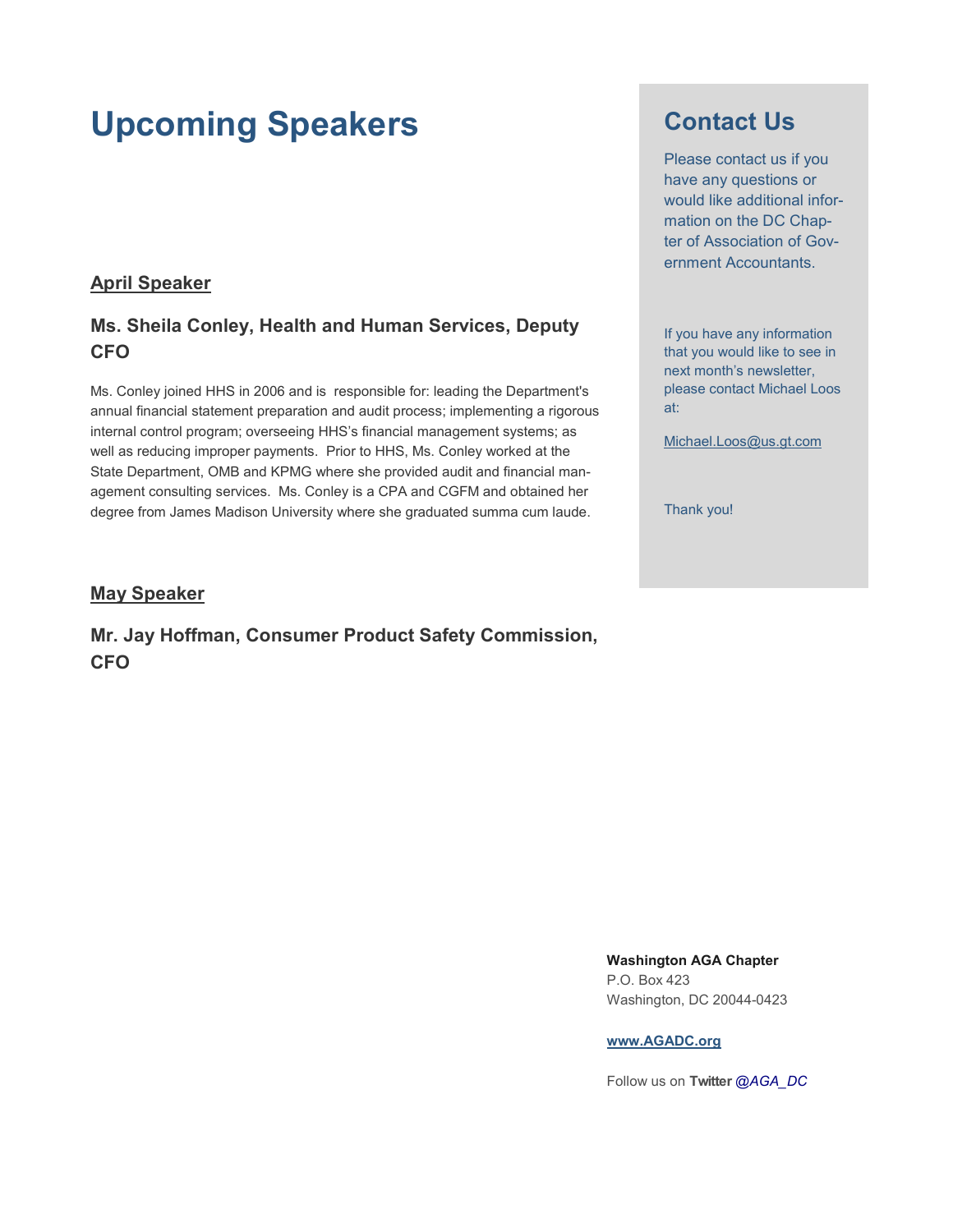## Welcome New Members!

Mesfin Abebe Natan Z. Aberu John A. Adams Ricardo Aguilera Krystal M. Avila Arreola Richard M. Banh Melissa M. Baur James Belanger Sherika L. Benjamin Traci A. Billings William J. Blot, Jr. Alison A. Boyce Donald N. Bruce Diane M. Carthorn Kenneth Todd Cason, Sr. Wesley D. Casson Catherine C. Chatfield Stella Chen Tremayne Cobb Justin B. Cole Angela D. Coleman Taryn L. Cyrus Michael V. Danish Emily Dean Amanda Dombrowski Donna A. Donella Dashaun M. Dorsey Melissa Dozier Carmelita M. Duenas Quintina Durante Adil I. Durrani Carlton Irie William Edwards Cody A. Ferguson Robert G. Garrett, III Diana Gracias Robert S. Grant, Jr. Barrett B. Guy BriChelle Hall Jeffrey R. Hayden John Hill Dennis Jay Hoffman Joseph Hungate Damon O. Hunt Eric G. Iacobucci Naomi R. Jackson Raquenel Jackson Tonia L. Jackson Yolanda O. Jackson Halimatu Jalloh Justin Joes Christie Johnson Rendell L. Jones Sophila Jones Wenisha Shivani Jones Anshita Joshi Maima Kaba John M. Keiran Tammy K. Kennedy-Nichols Leigha Kiger

Nino Kintsurashvili Mark A. Lemke Kumar Mantripragada Jacob D. Matthews Pat McClanahan Shemsa Saidi Mohamedi Tina Nicole Montgomery Taylor M. Murrin George R. Neill Emeka T. Oputa Delcina Parrish Andrea M. Payne Jacob T. Powell Stephanie Rego Gregory J. Sanial James D. Shelton, Jr. Stephanie Shortino Jacob Simmons Leta Simons Shannon Smith Joseph A. Stewart Michael Stewart, Jr. David A. Tagg Henry L. Tennant, Jr. Sonia Maimouna Thomas-Tierney Salome J. Tinker Sahitya Rajita Tippavajhala Heleen Townsend Milena Traasdahl Paul R. Tsikerdanos Voula K. Tsoutsouras Amber E. Turnbull Eno Udoibe Anthony Varrone Omar Vazquez Alma J. Velez Erba Mike Veshchev Andrew J. Walter Yong Wang Alicia Ward-Johnston Nathan West Jermaine L. Wilcox Tonya E. Williams John R. Wobbleton, Jr. Irma Work Alexander P. Yow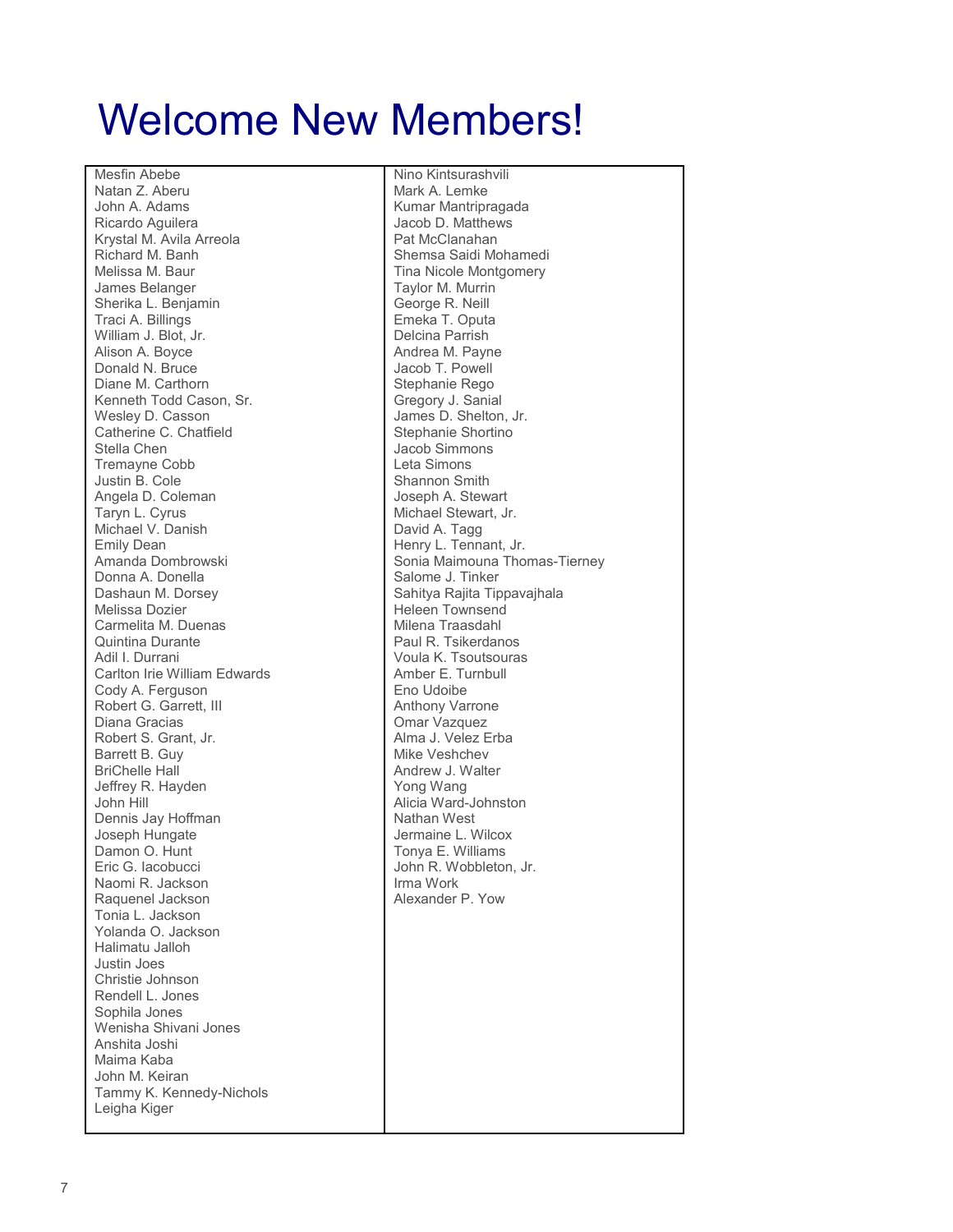## **DIAMOND CONTRIBUTOR**

# KEARNEY& COMPANY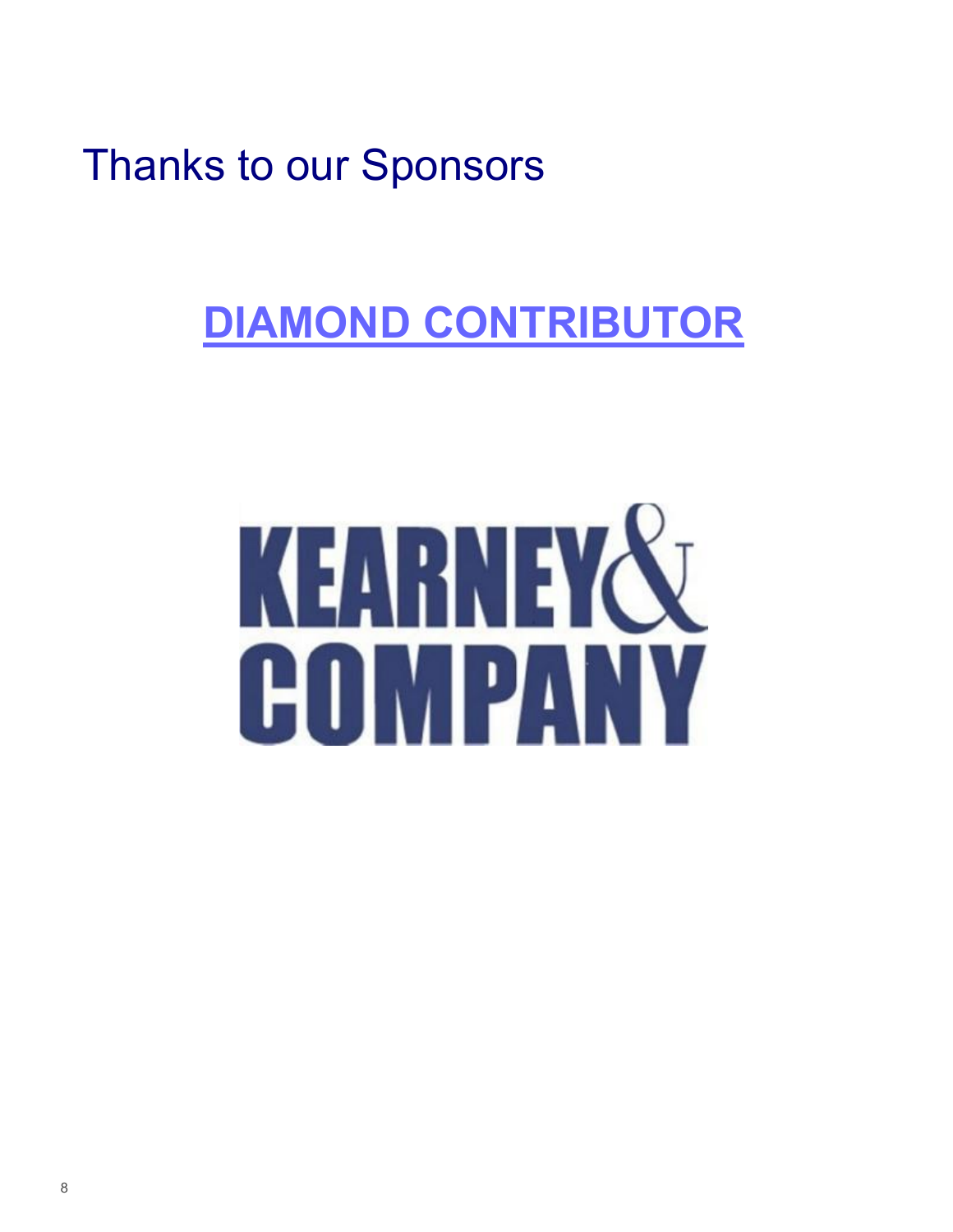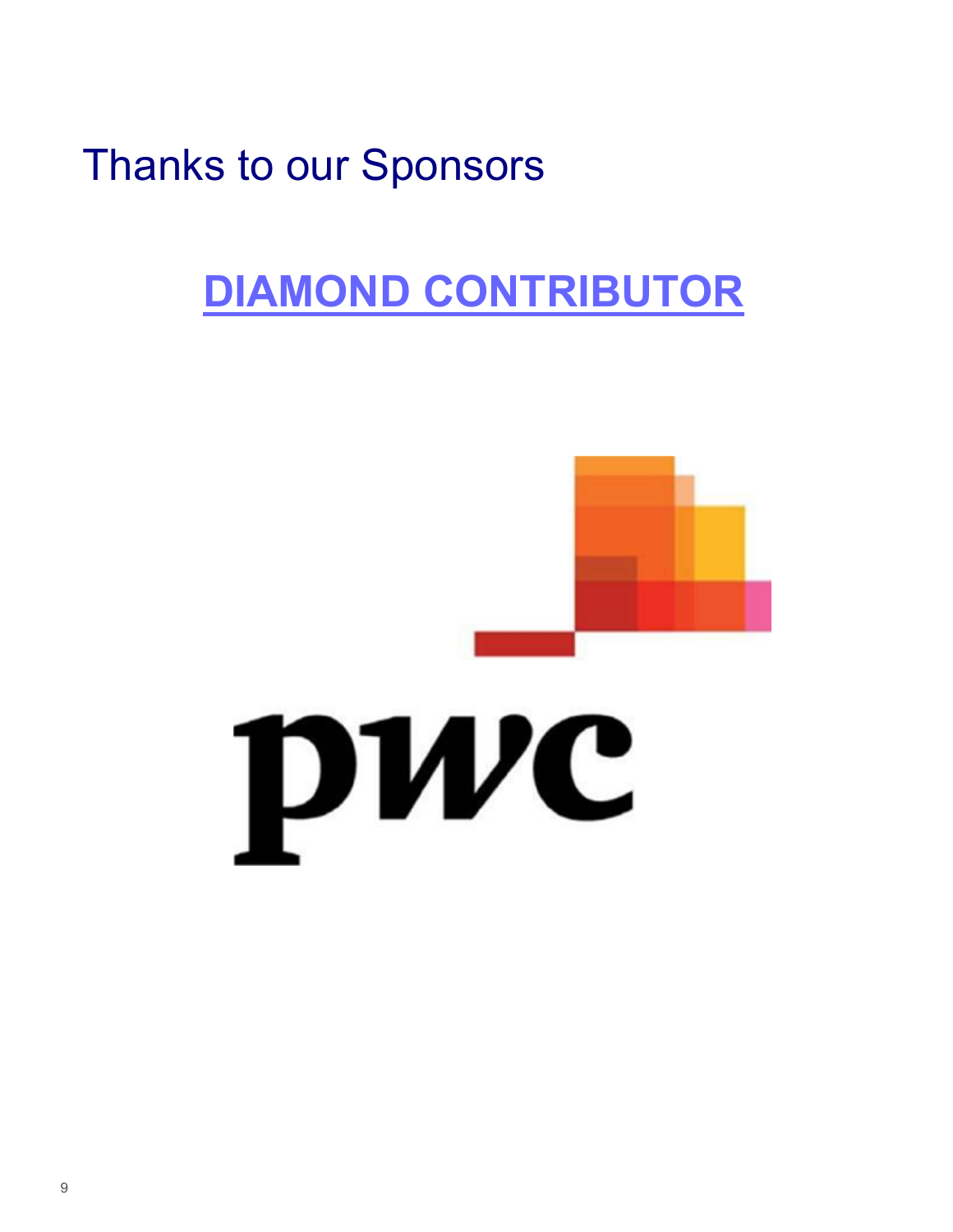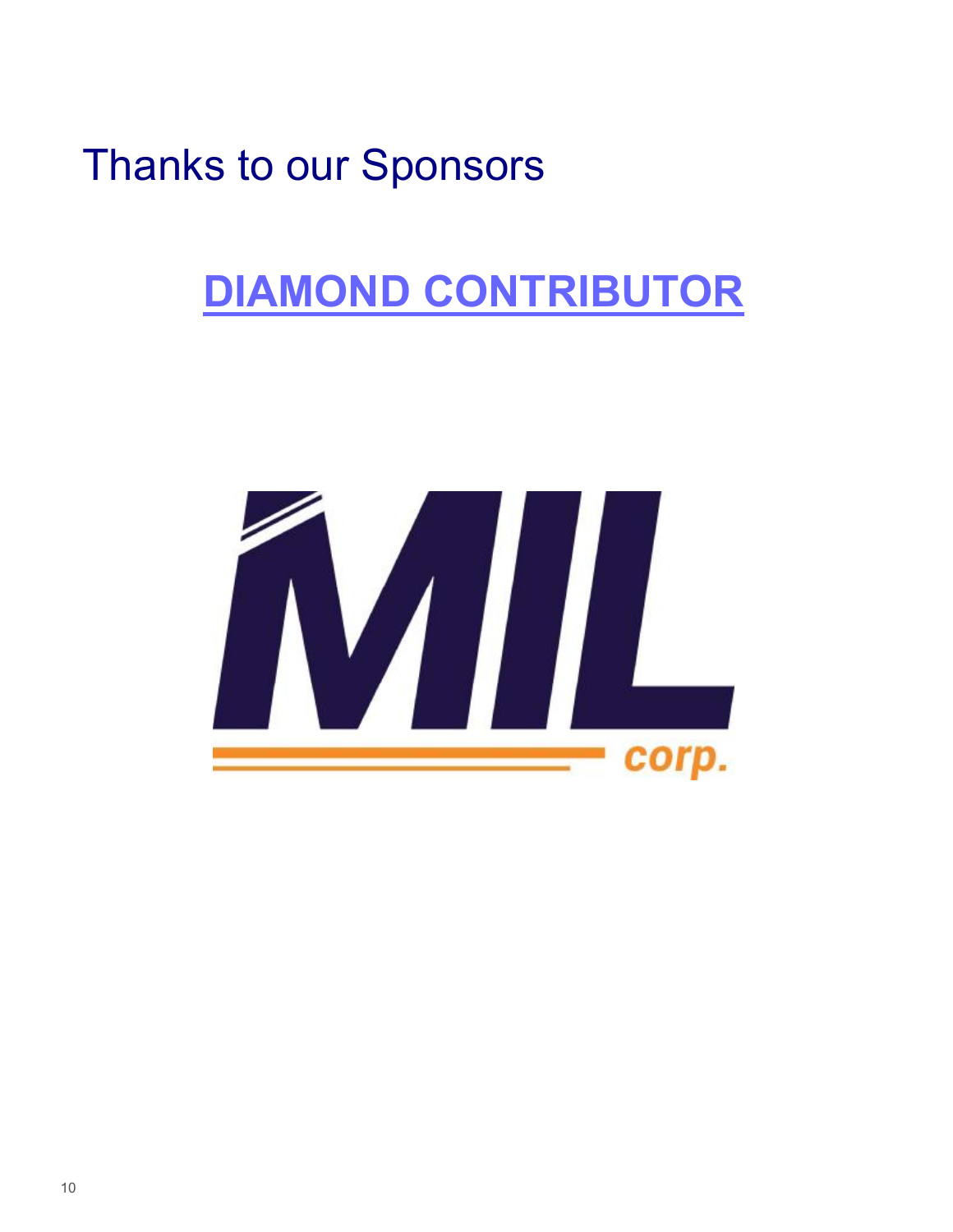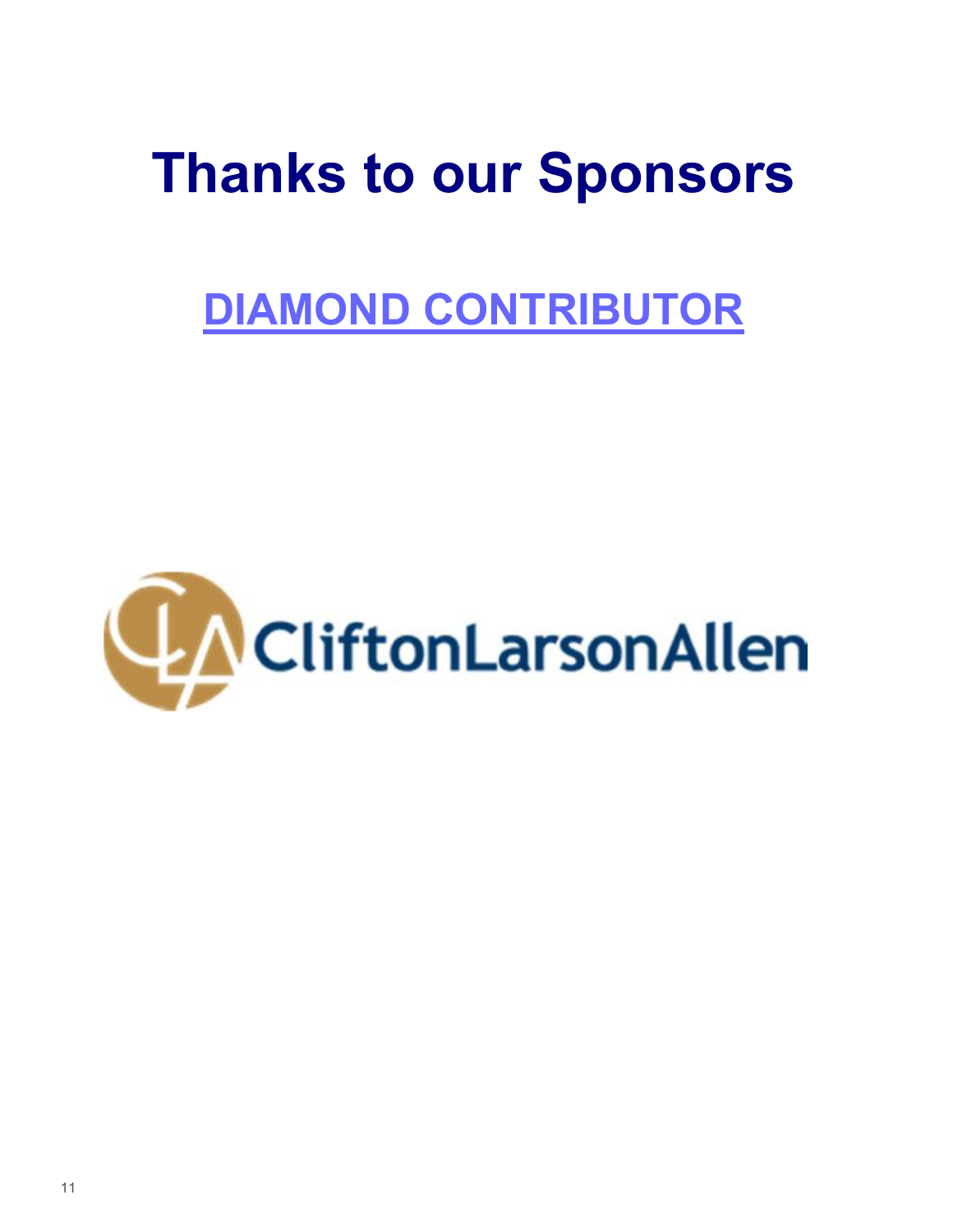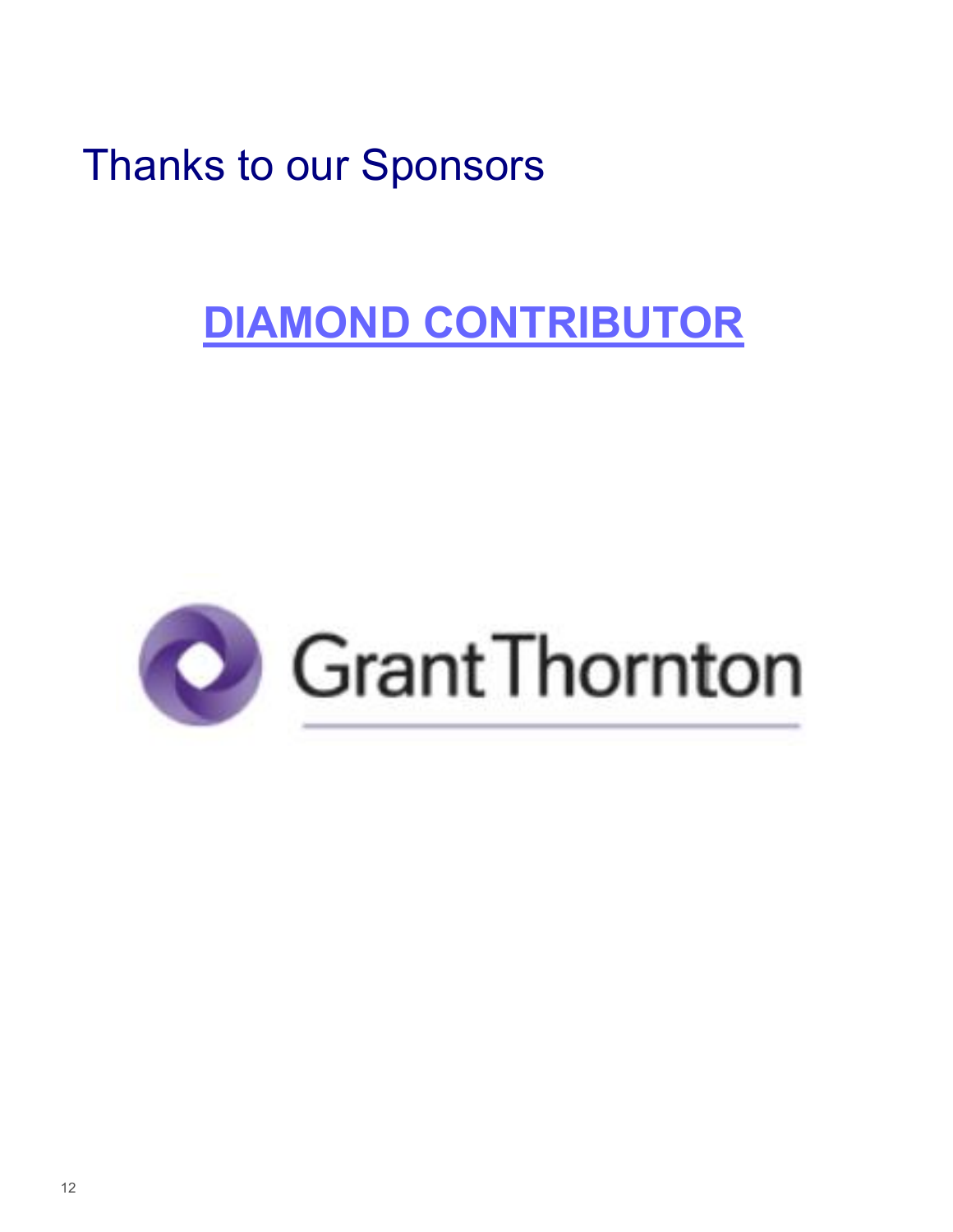# Thanks to our Sponsors **GOLD CONTRIBUTORS**



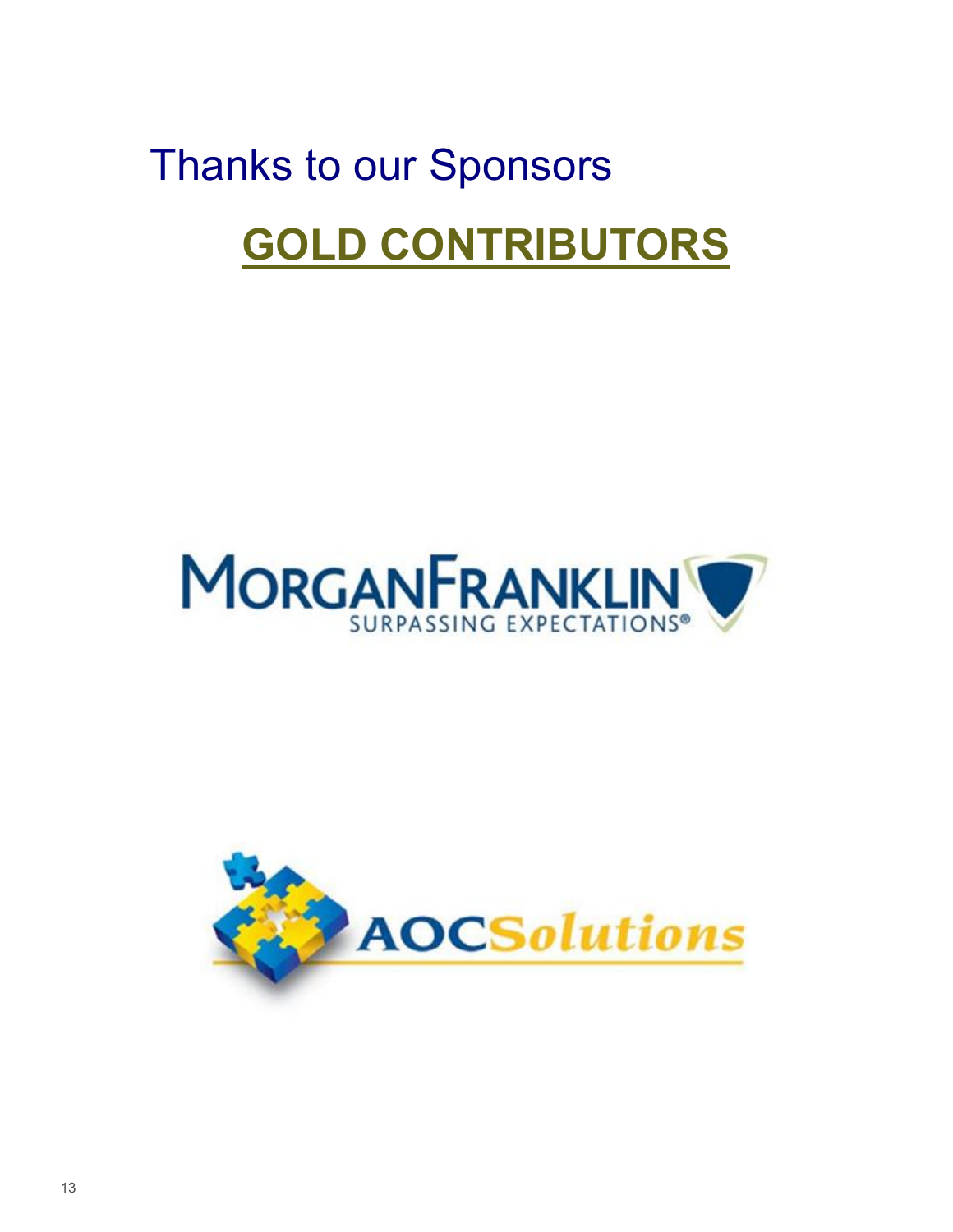## **SILVER CONTRIBUTORS**



## **BRONZE CONTRIBUTORS**